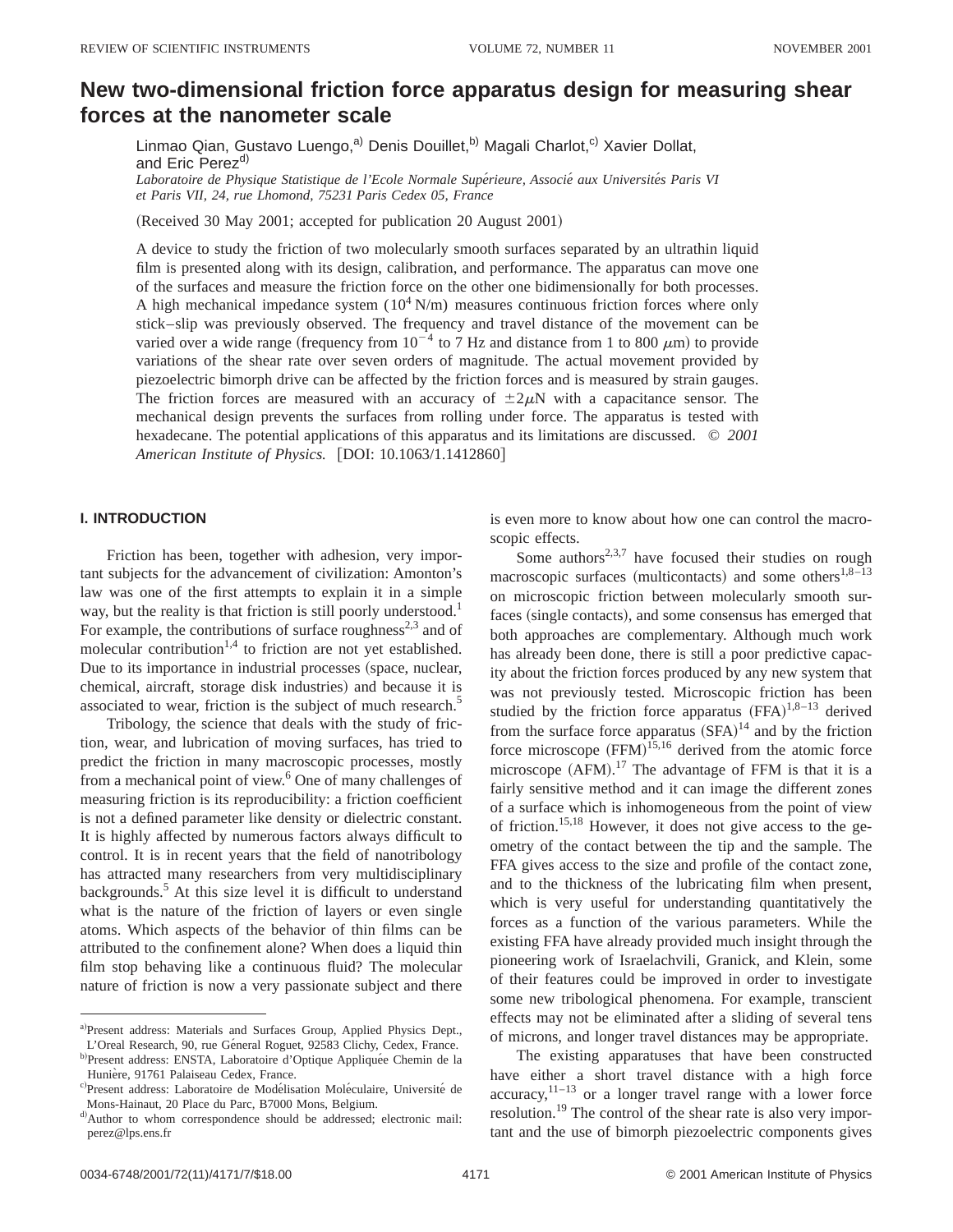

 $(a)$ 



FIG. 1. (a) Image of the apparatus. The micrometric unit 6 pushes the slide  $7$  that carries the piezotranslator  $8$ ; (b) upper 1 and lower 3 surfaces, friction force measuring device 2, normal force spring 4, bimorph piezoelectric drive 5.

limitations to this control because of their flexibility. The relationship between the film lubricant structure and the friction behavior is not clear and bidimensional friction may be necessary to investigate some possible anisotropic effects. The small mechanical impedance of the friction force measuring device often limits the possibilities of study.

We have therefore designed a prototype of a FFA which introduces new features and improved performances. The purpose of this article is to describe this apparatus as well as to prove its functionality.

The apparatus is based on the same interferometric technique as the classical SFA which allows accurate distance measurements. Our prototype combines: bidimensional measurement of the friction forces; an accurate  $X-Y$  (bidimensional) measurement of the bimorph lateral movement  $(\pm 0.2)$  $\mu$ m that provides a high control of the shear displacement and rate; a high sensitivity on the friction force  $(\pm 2 \mu N)$ ; a long travel range (800  $\mu$ m); a high mechanical impedance of the measuring system  $(10^4 \text{ N/m})$ ; a design that prevents any rolling of one surface relative to the other. Therefore we can both drive and detect the friction bidimensionally.



FIG. 2. (a) Spring with flexure hinges; (b) capacitance plates (*Y* movement); ~c! cylindrical lens bearing one mica sheet.

#### **II. PRINCIPLES OF OPERATION**

As in the now classical  $SFA$ ,<sup>1,8–14,20–22</sup> the apparatus features two curved molecularly smooth mica surfaces which are horizontal, with a curvature of about 2 cm, arranged in a crossed cylinder geometry. The distance *D* between the surfaces is measured by multiple beam interferometry<sup>22</sup> to within  $\pm 1$ –2 Å. *D* is controlled by a three-stage translation. The force normal to the surfaces, i.e., the load, is measured by a spring. All the springs of this apparatus are deformable parallelograms with flexure hinge<sup>23</sup> which ensure that only translation and no rotation of the surfaces occur during the movements.

The friction is produced between the two surfaces 1 and 3 of Fig. 1. The upper surface 1 is attached on a system 2 which measures the friction forces. It can only move horizontally. The lower surface 3 is attached by means of a spring 4 to a bimorph piezoelectric system 5 that generates a lateral movement to create friction. Strain gauges on the bimorph elements measure the actual lateral displacements. The bimorph system is attached to the vertical translation that controls the distance between the surfaces. A two-stage micrometric screw 6 drives a slide 7. The third stage consists in a piezotranslator 8. The load is measured by the spring 4 with a stiffness of 700 N/m.

All the pieces are made in 316L stainless steel except those of the bimorph system which are made of titanium alloy TA6V to reduce their mass.

# **A. Friction force measuring device based on capacitive plates**

The friction force measuring device uses capacitance plates (Physik Instruments D-015.00 with the control electronics  $E=509.C3$  that probe the displacement of a spring to which the upper surface is attached. When the lower surface slides against the upper, any friction force will deform the spring. The latter is a deformable parallelogram spring with flexure hinges shown in Fig. 2. One of the capacitance plates,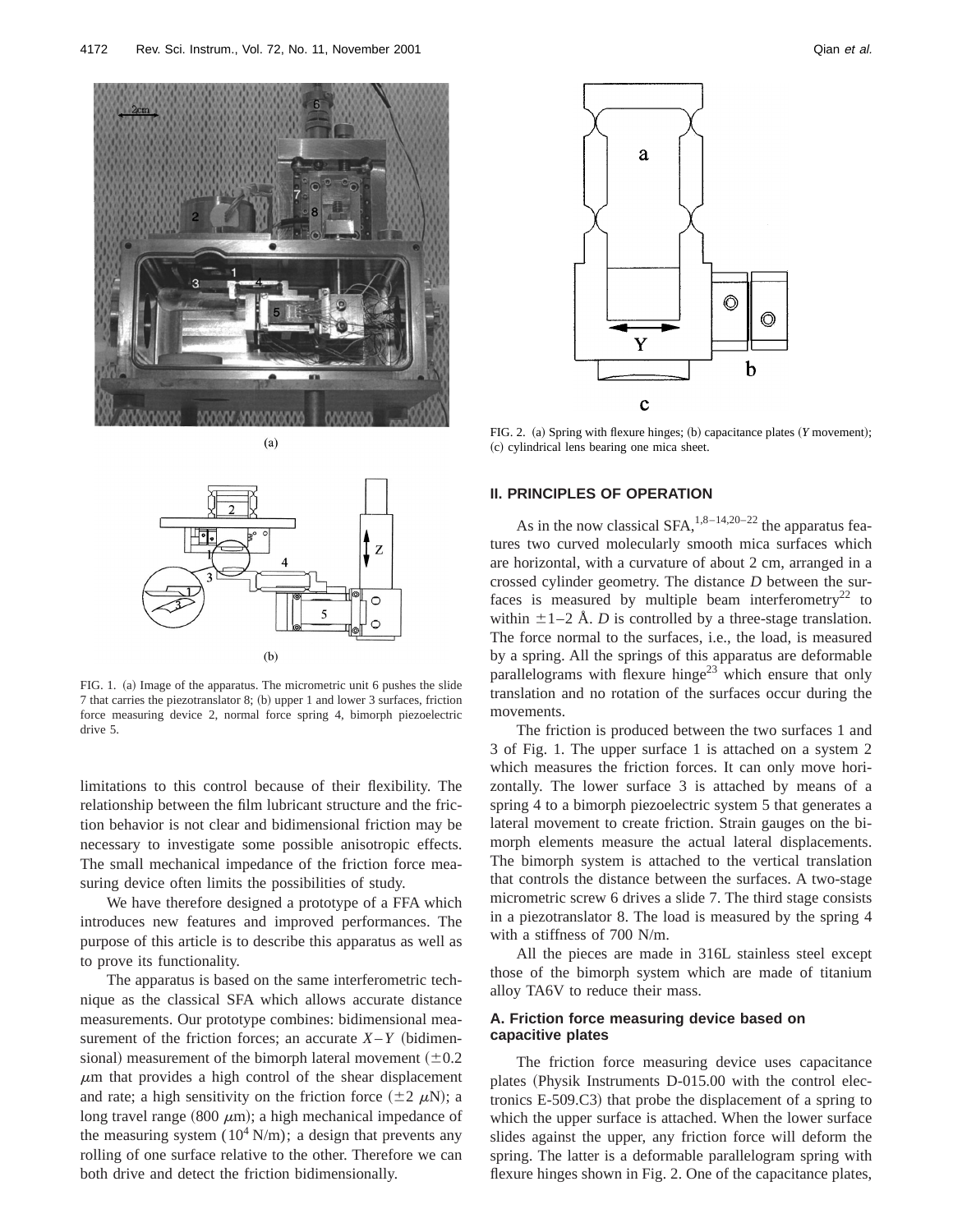

FIG. 3. A (a) Spring of Fig. 2 rotated by  $90^\circ$ ; (b) second spring, perpendicular to the first one, resting on an immobile part of the apparatus;  $(c)$ capacitance plates  $(Y$  movement); B bottom view of the system shown in part A; the two pairs of capacitance plates probe the movements of the lens.

the ''target,'' is attached to the spring while the other the "probe," is at a fixed position. Since errors in parallelism can influence the linearity and gain factor, some adjustment of the probe position is allowed by the design to obtain a parallel positioning of the plates at a distance of 15  $\mu$ m.

While this force measuring device works on the same mechanical principle as one previously described, $24$  the twodimensional friction measurement device is more complicated and is shown in Fig. 3: two independent springs are assembled and each of them is used to measure the friction force in one direction by means of capacitance plates that are mounted accordingly.

The friction force measuring springs can be optimized to combine high sensitivity and wide range  $(0-100 \text{ mN})$ . Higher force sensitivity can be attained by decreasing the spring constant, but this also lowers the friction measuring range. Here, the spring constants are about 10 000 N/m. The distance range of the capacitance plates was adjusted to 12.5–17.5  $\mu$ m and the output voltage was 0–10 V. In these conditions, the friction force sensitivity is about 2  $\mu$ N, which corresponds to a displacement of 0.2 nm. The mechanical coupling between the *X* and *Y* capacitance measurements is weak because of the high stiffness  $(10^4 \text{ N/m})$  of the force measuring springs: when a large friction force, for example 1 mN, is measured in one direction, the resulting spring flexion is only 0.1  $\mu$ m and this affects only slightly the other capaci $t$ ance measurement (see Fig. 11). The electrical coupling between the *X* and *Y* capacitance measurements is sufficiently small so that it cannot be seen in the measurements: the



FIG. 4. Calibration of the capacitance plates for  $X$  and  $Y$  directions (temperature 24 °C, humidity: 35%).

friction force measured in one direction will not depend on whether or not it is measured in the orthogonal direction (not shown).

The plates capacitance was calibrated against known applied forces. Figure 4 shows the calibration curves of the capacitance plates for *X* and *Y* direction friction measurements. Compared with strain gauges, the capacitive plates not only have high natural frequency (the frequency bandwidth can be adjusted between 300 and 3000 Hz), but also high displacement sensitivity  $(0.1 \text{ nm})$  and therefore good force sensitivity.

This sensitivity, combined with temperature drift and mechanical vibrations, gives an accuracy on the friction forces of  $\pm 2 \mu N$  (shown in Fig. 5). The typical drift of the capacitance plates distance is 0.3 nm/min. In many cases, this drift can be partly corrected by measuring the fiction corresponding to one direction, and immediately after, on the opposite. The alignment of the two springs in order to have perpendicular flexions is not perfect, and a friction on the *X* direction always produces a small signal in the *Y* direction. This will be discussed in the Sec. IV.

#### **B. Piezoelectric bimorph drive**

To produce friction, the lower surface is driven horizontally by a piezoelectric bimorph system. This surface is supported by a spring used to measure the normal forces  $(Fig. 6)$ 



FIG. 5. Noise recorded in the absence of friction forces in the *X* direction. The noise in the  $Y$  direction is similar (not shown).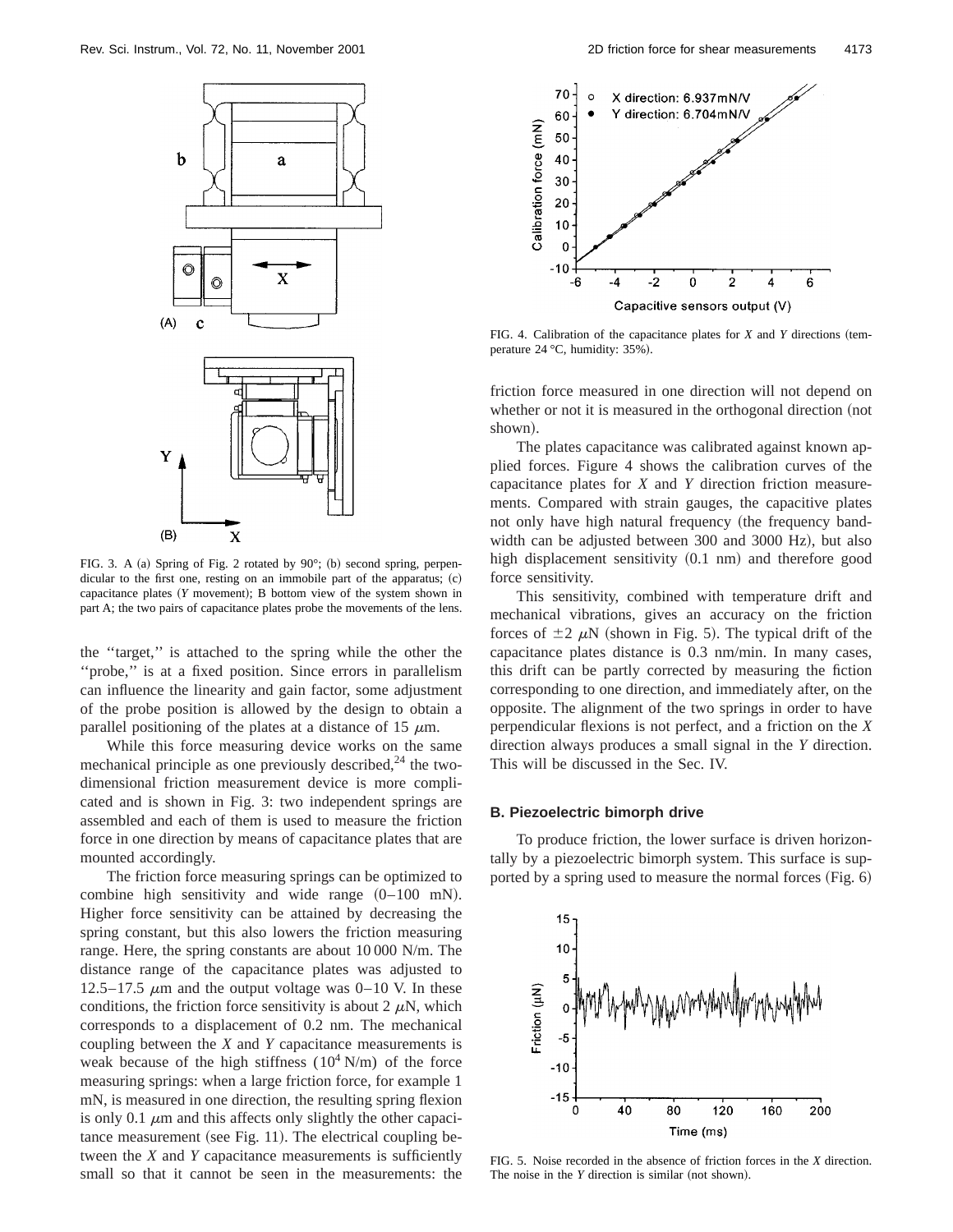

FIG. 6. Bidimensional bimorph piezoelectric drive. The movable ends of the bimorphs are attached to flexible parts in order to obtain the largest possible movement. (a) Spring for normal forces; (b) lens supporting the lower mica surface; (c) hole for attachment to a rod driven by the vertical translation. This bimorph system is attached to the vertical translations of the apparatus.

and the spring is driven in two horizontal directions by two pairs of bimorph piezoelectric elements that produce orthogonal displacements (Fig. 6).

The outer (inner) pair of bimorphs produce a displacement perpendicular (parallel) to the axis of the normal force spring. Bimorphs can produce much larger displacements than piezoelectric tubes for the same applied voltage $11,19$  and are often used as displacement transducers and force sensors.<sup>20,21,25</sup> The bimorphs are not insulated and the immersion of the surfaces in a liquid is not presently possible, so a drop of the liquid to be studied must be introduced between the surfaces. The bimorphs are Philips (Ref. 0201462), with a size of  $35\times12\times0.6$  mm and with a displacement of 935  $\mu$ m for  $\pm$ 150 V. In order to take advantage of this long travel range, we designed a flexible spring structure for the attachment of one end of the bimorph, and we adjusted the mounting position to get the largest free length *L* of the bimorph (the displacement is proportional to  $L^2$ ). The bimorph strips were attached at one end to the vertical translations (those used to control the distance and the load between the surfaces), and at the other end to a flexible part, as indicated in Fig. 6. This way, total travel distances of 700  $\mu$ m were made possible for  $\pm 120$  V. As the precision of the mounting is limited, the movement of the bimorph system is never perfectly parallel to the mica surfaces, and the angle between them cannot easily be adjusted below 0.003 rad. This can be entirely corrected to keep the distance and load constant by using the vertical translation piezotranslator (described in the next section) which is computer controlled.

The free length *L* of the piezoelectric bimorphs is 26 mm, giving a stiffness of 4000 N/m for each bimorph slider. The effective mass of the whole bimorph system is about 50 g, which determines the upper limit for dynamic measurements (corresponding to the resonance frequency of the drive) about 50 Hz.

The calibration curves of bimorph strips movement as a



FIG. 7. Calibration of the bimorph displacement for the *X* and *Y* directions (temperature  $24 °C$ , humidity:  $35%$ ).

function of the input voltage (not shown) for the  $X$  and  $Y$ direction drive display the typical hysteresis curves expected from piezoelectric materials. When the tension increases from  $-120$  to  $+120$  V, the *X* and *Y* sliders move, respectively, by 650 and 700  $\mu$ m, which is more than 100 times larger than piezoelectric tubes for the same applied voltage. $^{11}$ Repeating the calibration for different electrical tensions, we can obtain the mechanical characteristics of the bimorphs in Fig. 7, which display some nonlinearity with the input voltage.

All the above calibrations are made with no friction force. When a friction force is acting on the bimorph, its displacement will be smaller because of bimorph flexibility. To improve the control on the displacements, resistance strain gauges were glued on each bimorph surface. When used with a strain gauge amplifier (Vishay Micromeasures, model 2110B), the bimorph displacement sensitivity is about 0.2  $\mu$ m. From the calibration results showed in Fig. 8, the strain gauges output changed linearly with the bimorph movement with a coefficient of 0.153 and 0.184  $\mu$ m/mV, respectively, for *X* and *Y* direction drives. Furthermore, due to the flexible design of the attachment of the normal spring to the bimorph drives, this attachment elastically bends under a force with a stiffness constant of 9480 N/m. The actual movement of the normal force spring is equal to that of the movement of the bimorph as probed by the strain gauges minus the flexion of the attachment. The lateral movement of the normal spring is therefore controlled to  $\pm 0.2 \mu$ m.



FIG. 8. Calibration of the strain gauges glued on the bimorphs for the *X* and *Y* directions (temperature 24  $^{\circ}$ C, humidity: 35%).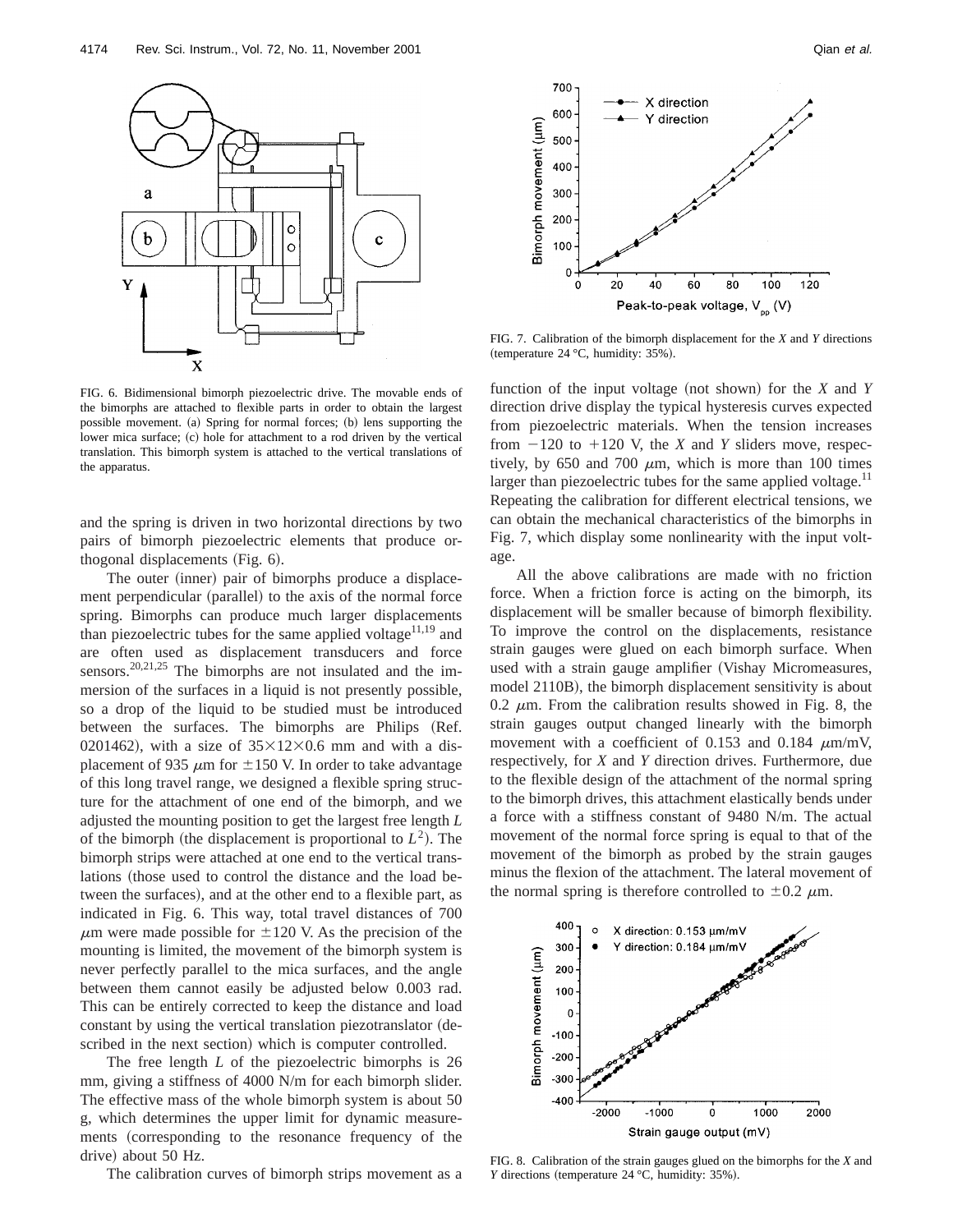

FIG. 9. Calibration of the piezomovement normal to the surfaces. The inset shows the precision of the movement.

In friction experiments, a triangular voltage input is often used to move the surfaces at constant speed. It produces constant velocity motion in one direction up to the turning point and then repeatedly in the reverse direction. This way, very low or high constant velocities can be achieved. The range of speeds attainable using a function generator that provides a  $1-120$  V peak–peak triangular signal (corresponding to  $10-1400 \mu m$  total travel per cycle) is from 1 nm/s at a driving frequency of  $10^{-4}$  Hz and 1 V peak–peak triangular signal to 10 mm/s at 7 Hz and 120 V. For a film thickness of 10 nm, these speeds correspond to shear rates that can be varied from 0.1 to  $10^6$  s<sup>-1</sup>-a range of 7 orders of magnitude.

Needless to say, all kinds of periodic or nonperiodic movements can be programmed for the experiments and allow it to work as a nanorheometer to obtain dynamic modulus or to perform creep relaxation experiments.

#### **C. Control of the distance between the surfaces and measurement of the load**

The distance between the surfaces is controlled with a three-stage translation system which vertically drives the piezobimorph system shown in Fig. 1. A two-stage micrometric screw 6 (Microcontrole BM17.04N) provides 1  $\mu$ m sensitivity on 6 mm travel range and  $0.2 \mu$ m sensitivity on 300  $\mu$ m (see Fig. 1). It drives a slide 7 mounted on a prestrained cylinder bearing. The third stage is a piezotranslator 8 (Physik-Instruments P-753) that has a repeatability of 1 nm over a travel range of 12  $\mu$ m. It includes one pair of capacitance plates (Physik Instruments, mode D-015.00, range  $6-18 \mu m$ ) and control electronics (Physik Instruments, mode E-509.C3 and E-505.00) for closed loop operation. It provides a drift-free and hysteresis-free linear movement, high stiffness, and long-term position stability. Figure 9 shows a typical calibration of the piezotranslator movement. A more detailed plot (inset) shows that it can move linearly with 20 nm steps. It is calibrated prior to each experiment with the FECO fringes, and its sensitivity is about 0.1 nm.

The load, i.e., the normal force between the surfaces is measured by the spring 4 with a stiffness of 700 N/m which relates the lower surface  $3$  to the bimorph system  $5$  (see Fig. 1). This spring is also a deformable parallelogram with flex-



FIG. 10. Force/distance profile of mica surfaces across hexadecane (temperature 24 °C, dry atmosphere).

ure hinges which prevent the rolling of one surface on the other under large loads. Its flexion under a force is deduced from the difference between the displacement of its base and the actual change of distance between the surfaces measured interferometrically.

#### **III. TEST OF THE APPARATUS WITH HEXADECANE**

## **A. Normal force versus distance curve**

The measurements of the interaction forces normal to the surfaces as a function of their distance give access to many of the properties of the film confined between the surfaces. This has been the subject of intense studies, in the last decades, aimed towards the understanding of the loss of bulk properties when a liquid is trapped between two surfaces at distances of a few molecular diameters. Many liquids have been shown to be structured in layers when confined between two surfaces. The normal force was oscillatory as a function of distance, with a spatial period that was equal to one of the molecular dimensions. Any information on the film structure is useful to analyze the friction forces and also to define in which conditions they are to be measured. Therefore, prior to friction measurements, the normal forces were measured as a function of distance in each experiment.

Force/distance profiles were measured between mica surfaces separated by hexadecane. 20  $\mu$ l of hexadecane (Merck, gas chromatography grade, 99.5% purity) were introduced between the mica surfaces and equilibrated overnight with  $P_2O_5$  in the air inside the apparatus to eliminate any trace of water between the surfaces that could affect the properties of the hexadecane film.<sup>26</sup> Figure 10 shows a typical normalized force/distance profile for hexadecane. The profile displays forces oscillating with distance, with a period of  $\approx 0.45$  nm (corresponding to the thickness of the molecule) showing that the confined hexadecane is structured in layers. Each maximum corresponds to a discrete number *n* of monolayers between the mica surfaces. This profile is similar to those previously reported for this liquid.<sup>26</sup> With hexadecane, it was difficult to bring the mica surfaces closer than a distance corresponding to two hexadecane monolayers and this prevented a reliable reference contact for zero distance. The latter was obtained at the end of an experiment by in-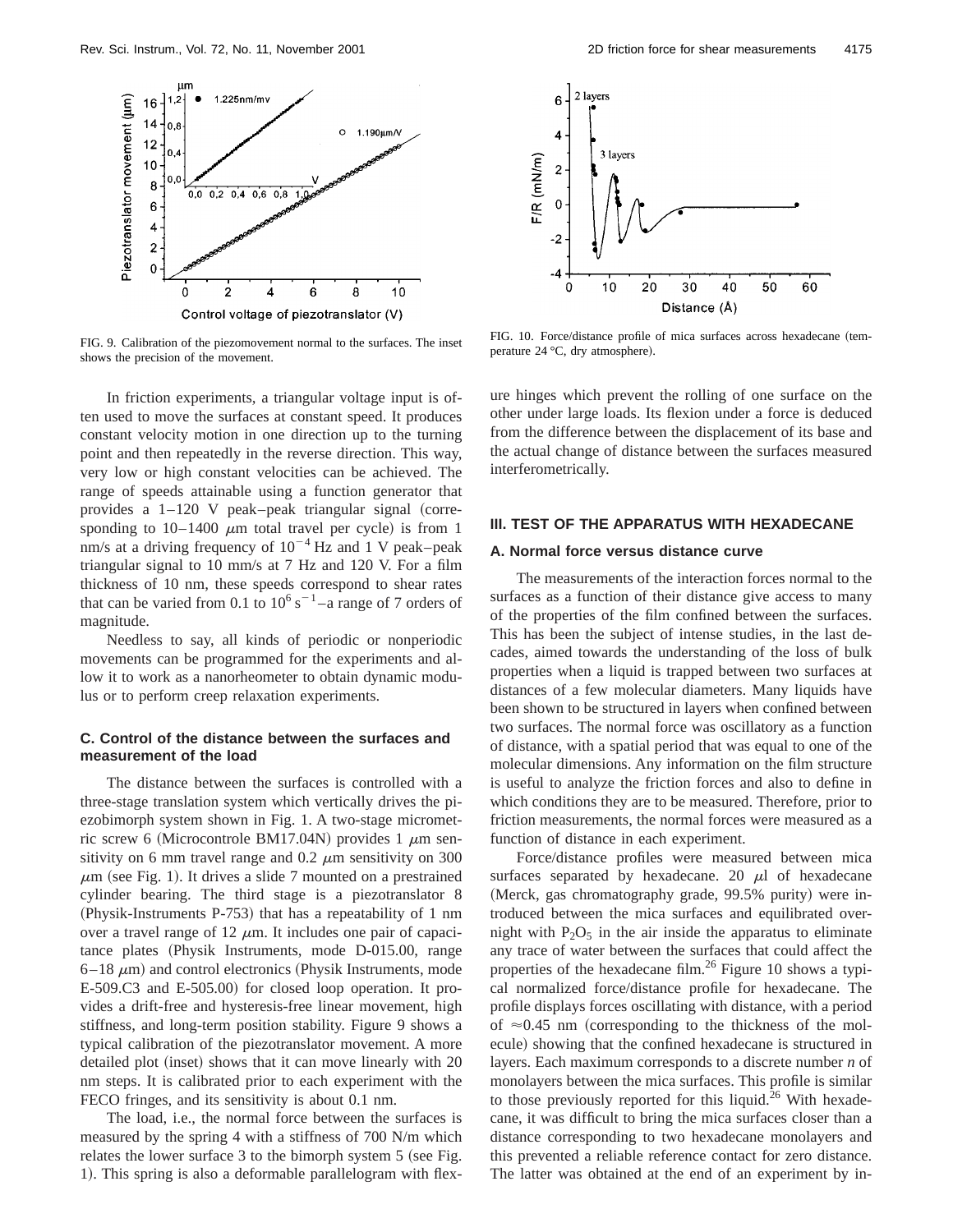

FIG. 11. Friction traces of hexadecane for *Y* movement only, with two layers between the surfaces; load 100  $\mu$ N, temperature 24 °C. The *X* and *Y* movements are measured by the strain gauges. FIG. 12. Friction force as a function of load for two (closed circles) and for

serting a drop of water in the hexadecane which displaced for wettability reasons, and enabled it to make the two surfaces go into molecular contact in water.

#### **B. Friction force measurement**

Once the force/distance profile is known, we are able to position the surfaces at different distances relative to the layer structure of the liquid. The friction forces were measured for surface separations of two and three layers at various loads. Figure 11 shows one typical frictional trace for highly compressed hexadecane films  $(100 \mu N \text{ load})$  of thickness about 0.9 nm at sliding velocities of 4  $\mu$ m/s. The displacement of the lower surface probed by the strain gauges is shown. It is not exactly proportionnal to the voltage input (ramp voltage, not shown) because of the hysteresis of the piezoelectric bimorphs and of their flexibility under the friction force which is the large square signal. The friction force in the *Y* direction also shows a nonzero signal. Three effects are responsible for this signal in the  $Y$  direction:  $(i)$  the two springs that probe the friction forces are not exactly orthogonal; (ii) the movement of the lower surface produced by the bending of the bimorphs under electrical tension is a translation along a parabola (if only the bimorphs *X* are actioned, the component in the *Y* direction will be  $Y = 2X^2/L$ , *L* being the free length of the bimorphs); (iii) when the distance changes between the two capacitance plates of the *X* friction, one of the plates of the *Y* direction is shifted laterally, as mentioned in Sec. I and this affects the measure of the capacitance. In any case, the computer controlled feedback system can be used to compensate for any kind of asymmetry.

In Fig. 11, the friction sliding takes place along the *Y* direction. The traces show that the friction force is about 70  $\mu$ N at the load of 100  $\mu$ N. We could repeat these measurements with different loads ranging from  $-20$  to 300  $\mu$ N. It was possible to use negative loads because of the oscillating nature of the force/distance profile in Fig. 10. Performing these measurements with two and three hexadecane layers between the surfaces yielded the curves shown in Fig. 12. We have limited the range of loads to 300  $\mu$ N because above this value, surface damage easily occurred. This could be seen from the friction traces which showed an irreversible change of friction behavior, and, as the damage increased, it could be seen from the interference fringes.



three (open circles) hexadecane layers between the mica surfaces. Sliding speed: 35  $\mu$ m/s (temperature 22.9 °C).

The friction force varies approximately linearly with the load, which corresponds to Amonton's law. The slopes are equal to the friction coefficients. Such friction coefficients are represented in Fig. 13 for different sliding speeds for two and three hexadecane layers. As expected, the friction coefficient is larger for two than for three layers. The friction force decreases with the speed of sliding. This is the solidlike regime which occurs at medium speed  $(0.3-20 \mu m/s)$ . In this regime, the chain molecules still have the time to make entanglements, but as the speed increases, they have less and less time.27 This is in agreement with the values obtained for tetradecane<sup>1</sup> (friction coefficient  $\mu \approx 1$ ) which differs by two CH<sub>2</sub> from hexadecane. However, our data differ from previous data<sup>28</sup> obtained from a similar system. The difference is not surprising considering that the experimental conditions were largely different from ours (loads were two orders of magnitude higher and stick–slip was observed).

## **IV. DISCUSSION**

We have built a FFA. This apparatus provides long travel distances and a precise mapping of the surfaces. It studies the normal and friction forces of thin films, i.e., transient states of lubricant films under shear, asymmetric friction, viscosity measurements, etc. One of the particularities of our design is that any mechanical coupling or misalignment between lat-



FIG. 13. Speed effect on the friction coefficients of hexadecane for two and for three layers (temperature  $22.9 \text{ }^{\circ} \text{C}$ ).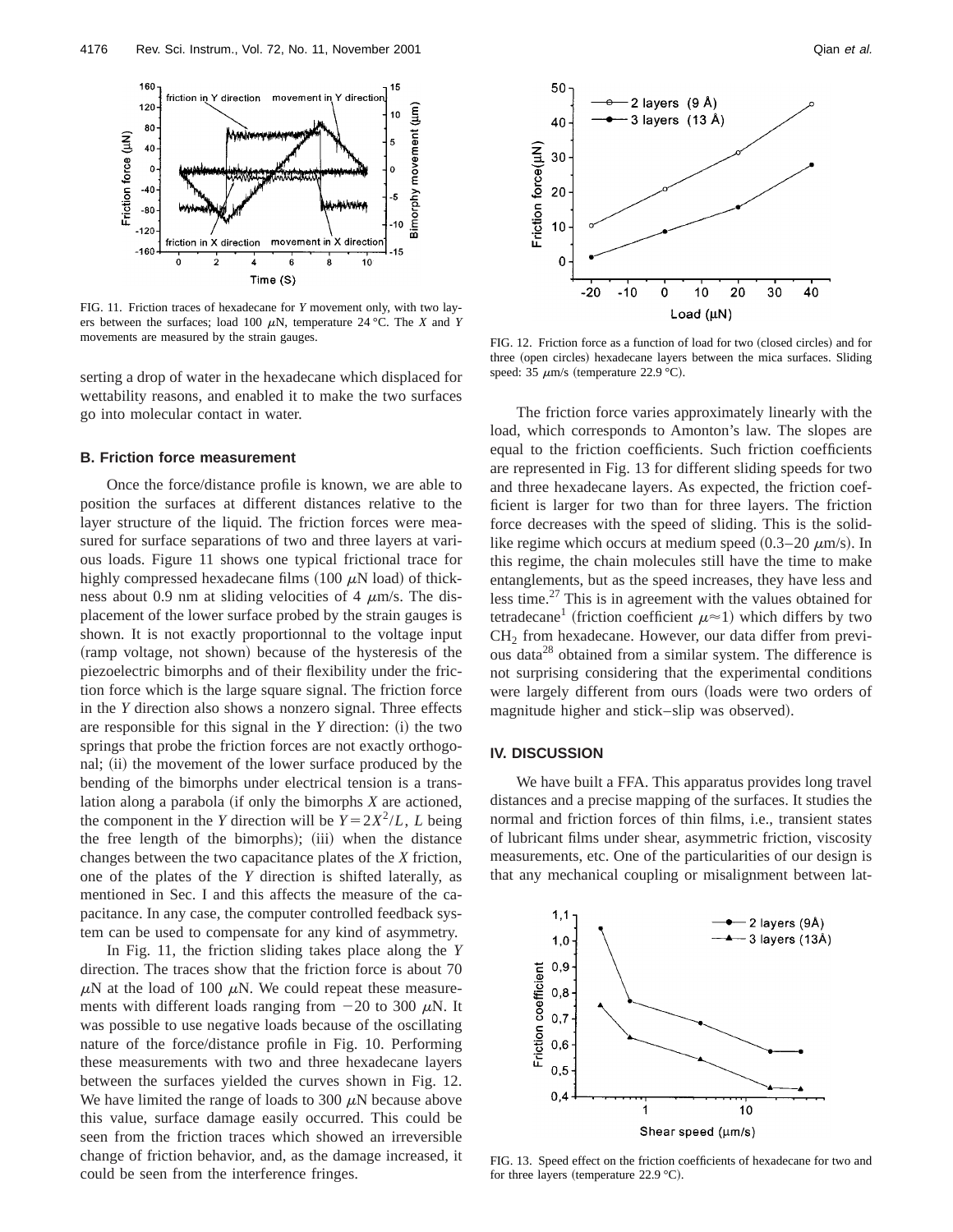eral and vertical movements can be corrected allowing the use of long travel distances and maintaining constant the load and the distance between the surfaces. This correction is possible by means of the closed loop piezoelectric translator which is computer programmable by a feedback voltage tension. The large travel distance also obtains a large range of sliding speeds which make it possible to study a wide range of situations with different relaxation times.

The apparatus provides bidimensional friction forces measurements but, because it uses two systems of piezoelectric bimorph strips, it has a low mechanical resonance frequency. A FFA in which strain gauges are used to measure the friction forces in two perpendicular directions has been patented by Israelachvili.29 Our apparatus allows work with a drop of liquid between the surfaces. It is also possible to fill up the box, keeping the surfaces immersed in the liquid by coating the bimorphs with an insulator.

The springs that measure the friction force are extremely stiff  $(k=10^4 \text{ N/m})$  in contrast to most FFA. This compares with the FFA reported by Peachey *et al.*<sup>30</sup> in which a spring constant of  $10^3 - 10^4$  N/m is used. In the present FFA, a friction force along the *X* direction will result in a small displacement of one of the capacitance plates, visible by the *Y* capacitance system [see Fig.  $3(B)$ ], but the signal will be sufficiently small so that it will not prevent reliable measurements in the *Y* direction. The high stiffness of the springs has the advantage that reduces the coupling between the *X* and *Y* friction force measurements. However with this high mechanical impedance, in most cases, the apparatus does not allow, stick–slip phenomena to be observed at the speeds used. This offers the possibility to measure continuous friction forces where it was previously only possible to measure stick–slip friction. Stick–slip can be due to the apparatus but is also influenced by the critical shear stress that a squeezed film can undergo without moving under load. The influence of the mechanical slip is highly diminished by our setup.

Another of the new and key features of this prototype is the mechanical control of the orientation of the surfaces during the movements: this is due to the design of the springs, and it prevents the surfaces from rolling onto each other, even under high loads.

This apparatus should be useful in investigating the effect of the order in the lubricant films on their tribological properties, and also on anisotropic friction that may occur in some situations like, for example, dry friction between the facets of crystalline solids.

- <sup>1</sup>B. Bhushan, J. N. Israelachvili, and U. Landman, Nature (London) 374, 607 (1995); J. N. Israelachvili, in *Handbook of Micro/Nanotribology*, edited by B. Bhushan (Chemical Rubber, New York, 1999), pp. 267–319.
- $2$ T. Baumberger and C. Caroli, MRS Bull. 23, 41 (1998).
- 3P. Berthoud, T. Baumberger, C. G'Sell, and J. M. Hiver, Phys. Rev. B **59**, 14313 (1998).
- $4^4$ M. Ruths and S. Granick, Langmuir 16, 8368  $(2000)$ .
- 5B. Bhushan, *Micro/Nanotribology and Its Applications Proceedings of the*
- *NATO Advanced Study Institute* (Kluwer Academic, Dordrecht, 1997).
- 6F. P. Bowden and D. Tabor, *The Friction and Lubrication of Solids* ~Clarendon, Oxford, 1950!, Part 1; *ibid.* Part 2.
- <sup>7</sup>T. Baumberger and C. Caroli, Eur. Phys. J. B 4, 13 (1998).
- <sup>8</sup> J. N. Israelachvili and D. Tabor, Nature (London) 241, 148 (1973); Wear **24**, 386 (1973).
- 9B. J. Briscoe, D. C. Evans, and D. Tabor, J. Colloid Interface Sci. **61**, 9  $(1977).$
- <sup>10</sup>S. Granick, Science 253, 1374 (1991).
- $11$  J. Klein, D. Perahia, and S. Warburg, Nature (London)  $352$ , 143 (1991).
- <sup>12</sup> J. Klein and E. K. Umacheva, J. Chem. Phys. **108**, 6996 (1998).
- <sup>13</sup>E. K. Umacheva and J. Klein, J. Chem. Phys. **108**, 7010 (1998).
- <sup>14</sup> J. N. Israelachvili, A. M. Homola, and P. M. McGuiggan, Science **240**, 189 (1988).
- 15C. M. Mate, G. M. McClelland, R. Erlandsson, and S. Chiang, Phys. Rev. Lett. 59, 1942 (1987).
- <sup>16</sup>G. Meyer and N. M. Amer, Appl. Phys. Lett. **59**, 1942 (1987).
- <sup>17</sup>G. Binnig, C. F. Quate, and Ch. Gerber, Phys. Rev. Lett. **56**, 930 (1986).
- <sup>18</sup> J. Ruan and B. Bhushan, J. Appl. Phys. **76**, 5022 (1994).
- 19G. Luengo, F. J. Schmitt, R. Hill, and J. N. Israelachvili, Macromolecules **30**, 2482 (1997).
- <sup>20</sup> J. N. Israelachvili, S. J. Kott, and L. J. Fetters, J. Polym. Sci. **27**, 489  $(1989)$ .
- <sup>21</sup> J. N. Israelachvili, Proc. R. Soc. London, Ser. A 331, 19 (1972).
- <sup>22</sup> J. N. Israelachvili, J. Colloid Interface Sci. 44, 259 (1973).
- <sup>23</sup> S. T. Smith, D. G. Chetwynd, and D. K. Bowen, J. Phys. E **20**, 977 (1987).
- $24$  J. N. Israelachvili and P. M. McGuiggan, J. Mater. Res.  $5$ , 2223 (1990).
- $^{25}$ D. Tabor and R. Winterton, Proc. R. Soc. London, Ser. A  $312$ ,  $435$  (1969).
- 26H. K. Christenson, D. W. R. Gruen, R. G. Horn, and J. N. Israelachvili, J. Chem. Phys. 87, 1834 (1987).
- $^{27}$ H. Yoshizawa and J. N. Israelachvili, J. Phys. Chem.  $97$ , 4128 (1993).
- <sup>28</sup> H. Yoshizawa and J. N. Israelachvili, J. Phys. Chem. 97, 11300 (1993).
- <sup>29</sup> J. N. Israelachvili, Patent No. 5,861,954.
- <sup>30</sup> J. Peachey, J. Van Alsten, and S. Granick, Rev. Sci. Instrum. **62**, 463  $(1991).$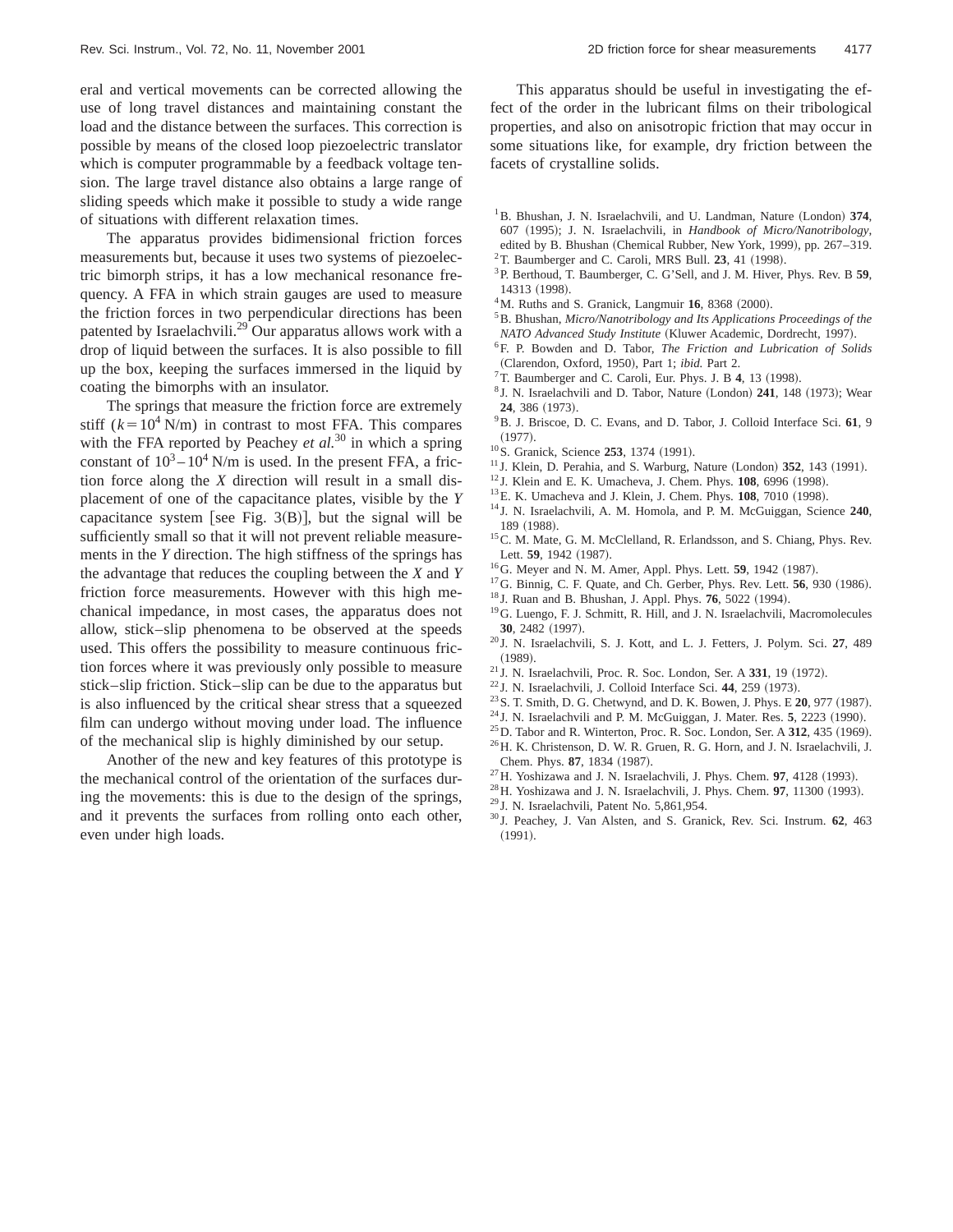Review of Scientific Instruments is copyrighted by the American Institute of Physics (AIP). Redistribution of journal material is subject to the AIP online journal license and/or AIP copyright. For more information, see http://ojps.aip.org/rsio/rsicr.jsp

Copyright of Review of Scientific Instruments is the property of American Institute of Physics and its content may not be copied or emailed to multiple sites or posted to a listsery without the copyright holder's express written permission. However, users may print, download, or email articles for individual use.